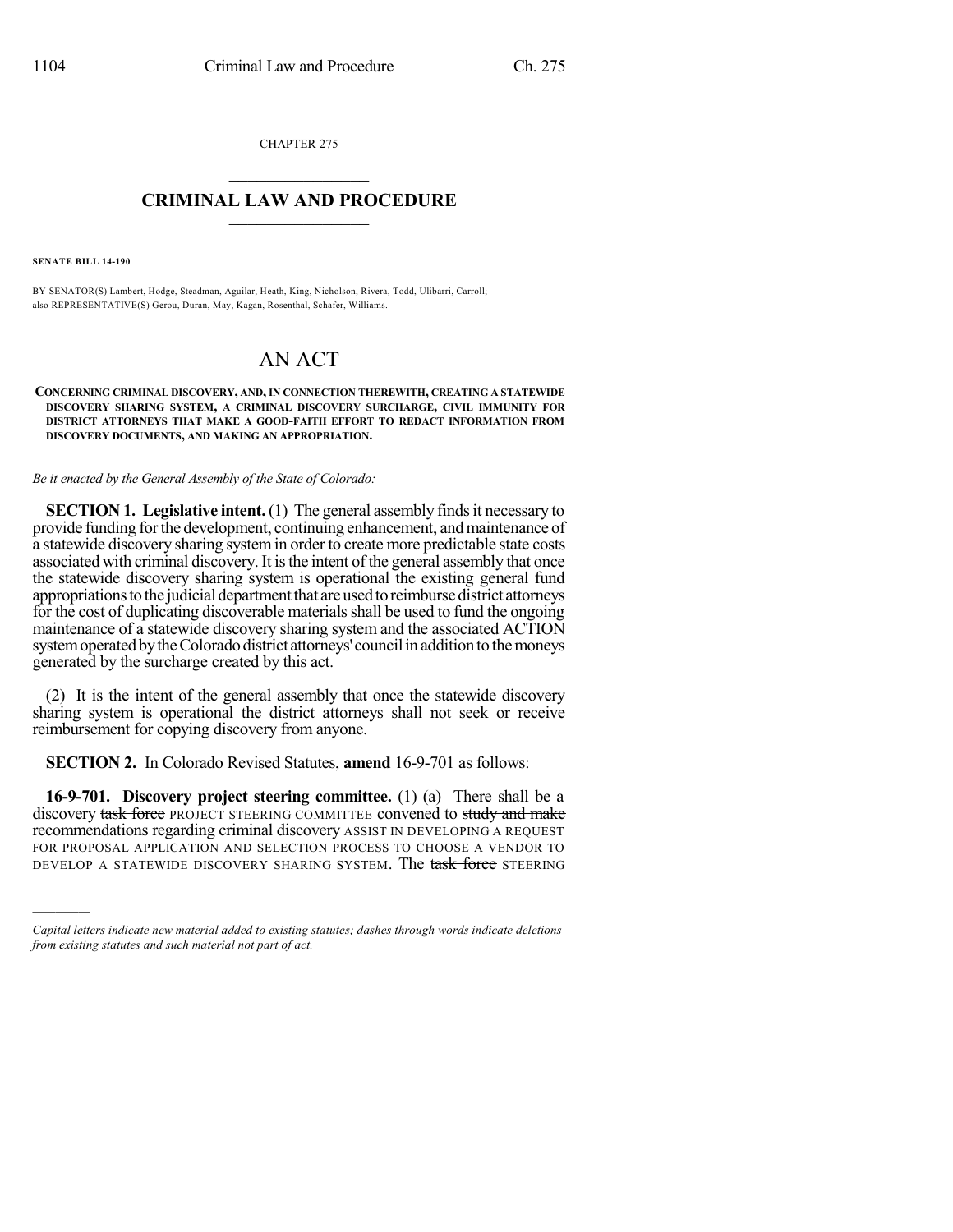COMMITTEE consists of:

(I) The attorney general or his or her designee, who shallserve asthe chair of the task force STEERING COMMITTEE;

(II) The state court administrator or his or her designee, who shall serve as the vice-chair of the task force STEERING COMMITTEE;

(III) The state public defender or his or her designee;

(IV) A representative of the criminal defense bar appointed by the chief justice;

(V) Three district attorneys appointed bythe governor, one representing an urban judicial district, one representing a mid-sized district, and one representing a rural district;

(VI) A county sheriff appointed by the governor;

(VII) The alternate defense counsel or his or her designee;

(VIII) A chief of police appointed by the governor; and

(IX) A district court judge appointed by the chief justice.

(b) The task force PROJECT STEERING COMMITTEE must also have a nonvoting member appointed by the governor from the office of information technology who serves ONLY as a technology advisor to assist the task force STEERING COMMITTEE.

(2) The chair of the discovery task force PROJECT STEERING COMMITTEE shall convene the first meeting of the task force STEERING COMMITTEE by June 30, 2013, and must meet at least twice a month thereafter until it completes its duties as listed in subsection  $(3)$  of this section, or until November 15, 2013, whichever is earlier 2014.

(3) The discovery task force must PROJECT STEERING COMMITTEE SHALL DEVELOP A REQUEST FOR PROPOSAL APPLICATION AND RECOMMEND A SELECTION PROCESS TO CHOOSE A VENDOR TO DEVELOP A STATEWIDE DISCOVERY SHARING SYSTEM. THE APPLICATION PROCESS MUST BE DEVELOPED IN A TIMELY MANNER SO THE SELECTION CAN BE MADE BY NOVEMBER 1, 2014, AT THE LATEST. THE STEERING COMMITTEE SHALL MAKE A VENDOR RECOMMENDATION TO THE COLORADO DISTRICT ATTORNEYS' COUNCIL AFTER THE APPLICATION PROCESS IS COMPLETED. THE COLORADO DISTRICT ATTORNEYS' COUNCIL SHALL SELECT A VENDOR AFTER THE APPLICATION AND SELECTION PROCESS IS COMPLETE AND AFTER CONSIDERING THE RECOMMENDATION OF THE STEERING COMMITTEE.

(a) Determine which district attorney's offices obtain all law enforcement discoverable evidence in an electronic format, which district attorney's offices will soon be able to obtain all law enforcement discoverable evidence in an electronic format, and which district attorney's offices will not have that ability at any point in the future without assistance;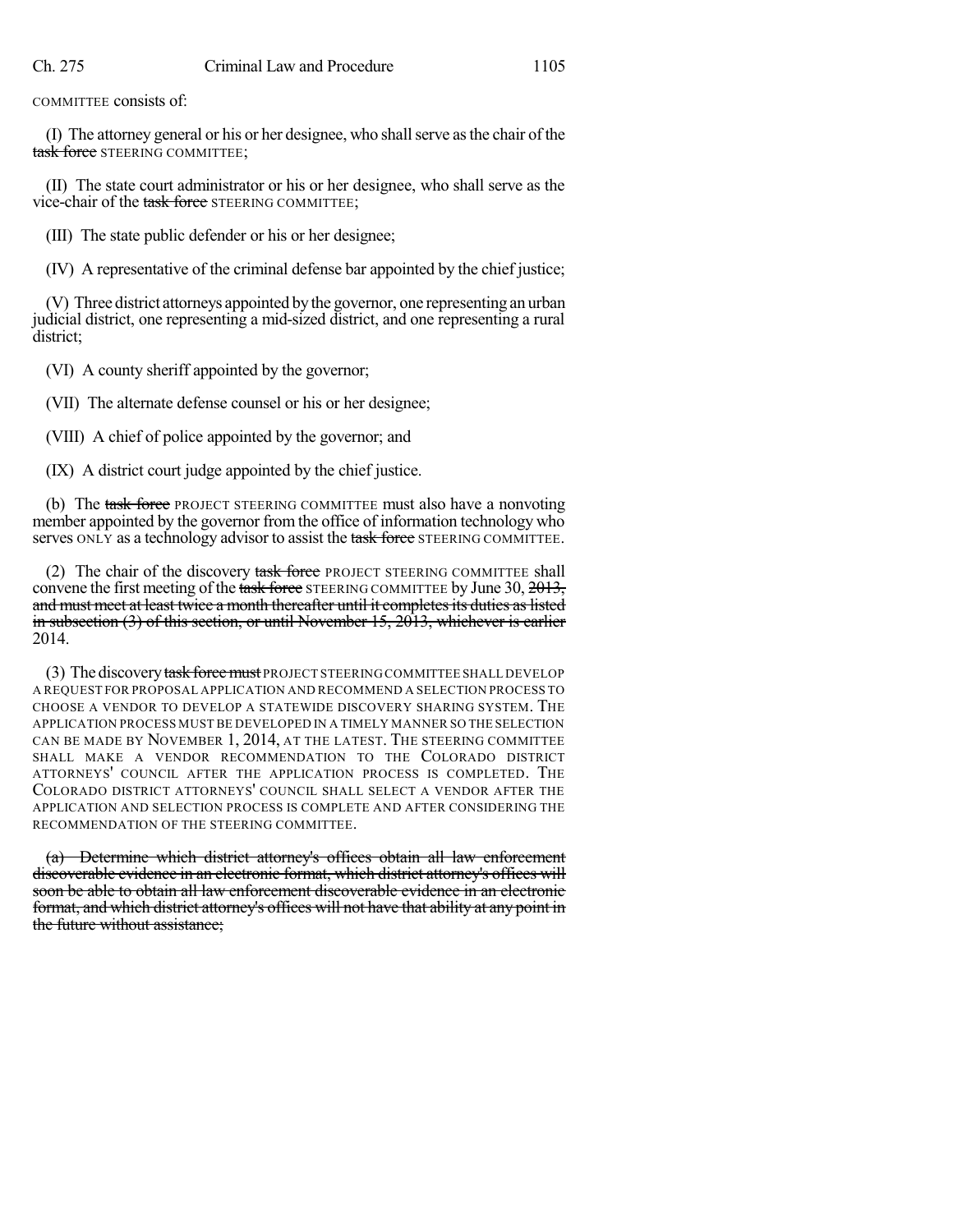1106 Criminal Law and Procedure Ch. 275

(b) Determine the barriers for those district attorney's offices that will never be able to obtain law enforcement discoverable evidence in an electronic format without assistance:

(c) Study the feasibility of a single statewide criminal case management system or other technology inserts to facilitate electronic discovery or electronic redaction;

(d) Study the appropriateness of a statewide standardized law enforcement reporting form that is easily redactable;

(e) Recommend or address short-term needs for law enforcement and district attorneys to facilitate greater use of electronic discovery;

(f) Suggest a definition forthe term"actual costs" for purposes ofreimbursement that adequately and fairly reimburses the state's district attorneys for the expenses for which the district attorney's offices are responsible related to the discovery process;

(g) Suggest an alternative funding processto reimburse the district attorneys for appropriate discovery costs without requiring the public defender, alternate defense counsel, or any indigent pro se defendant to pay for discovery;

(h) Determine which executive or judicial branch agency is best situated to serve as the conduit for state reimbursement to the district attorneys and the attorney general for the actual costs of discovery; and

(i) Study whether there should be a separate rate that is charged to nonindigent defendants compared to indigent defendants.

(4) (a) The discovery task force shall provide a preliminary report to the joint budget committee by November 1, 2013, if the final report is not completed by then. THE DISCOVERY PROJECT STEERINGCOMMITTEE SHALL DEVELOP BENCHMARKS AND CONTRACTUAL REQUIREMENTS FOR THE STATEWIDE DISCOVERY SHARING SYSTEM.

(b) The discovery task force shall report to the joint budget committee and the judiciary committees of the house of representatives and the senate, or their successor committees, by January 31, 2014. The report shall include recommendations for legislation, technology inserts, and nonlegislative processes that would improve the criminal discovery process. THE COLORADO DISTRICT ATTORNEYS'COUNCIL SHALL ENTER INTO A CONTRACT WITH THE SELECTED VENDOR TO COMPLETE THE SYSTEM BY OCTOBER 31, 2016. THE CONTRACT MUST INCLUDE THE BENCHMARKS AND REQUIREMENTS DEVELOPED PURSUANT TO PARAGRAPH (a) OF THIS SUBSECTION (4). THE EXECUTIVE DIRECTOR OF THE COLORADO DISTRICT ATTORNEYS' COUNCIL SHALL PROVIDE PERIODIC REPORTS TO THE STEERING COMMITTEE AND THE JOINT BUDGET COMMITTEE REGARDING BENCHMARKS AND REQUIREMENTS AND THE PROGRESS OF THE DEVELOPMENT OF THE SYSTEM. IT IS NOT NECESSARY FOR THE STEERING COMMITTEE TO MEET TO RECEIVE THE PERIODIC REPORTS.

(5) This part 7 is repealed, effective July 1, 2014. The DISCOVERY PROJECT STEERING COMMITTEE MAY MEET AS NECESSARY TO PROVIDE PRACTICAL AND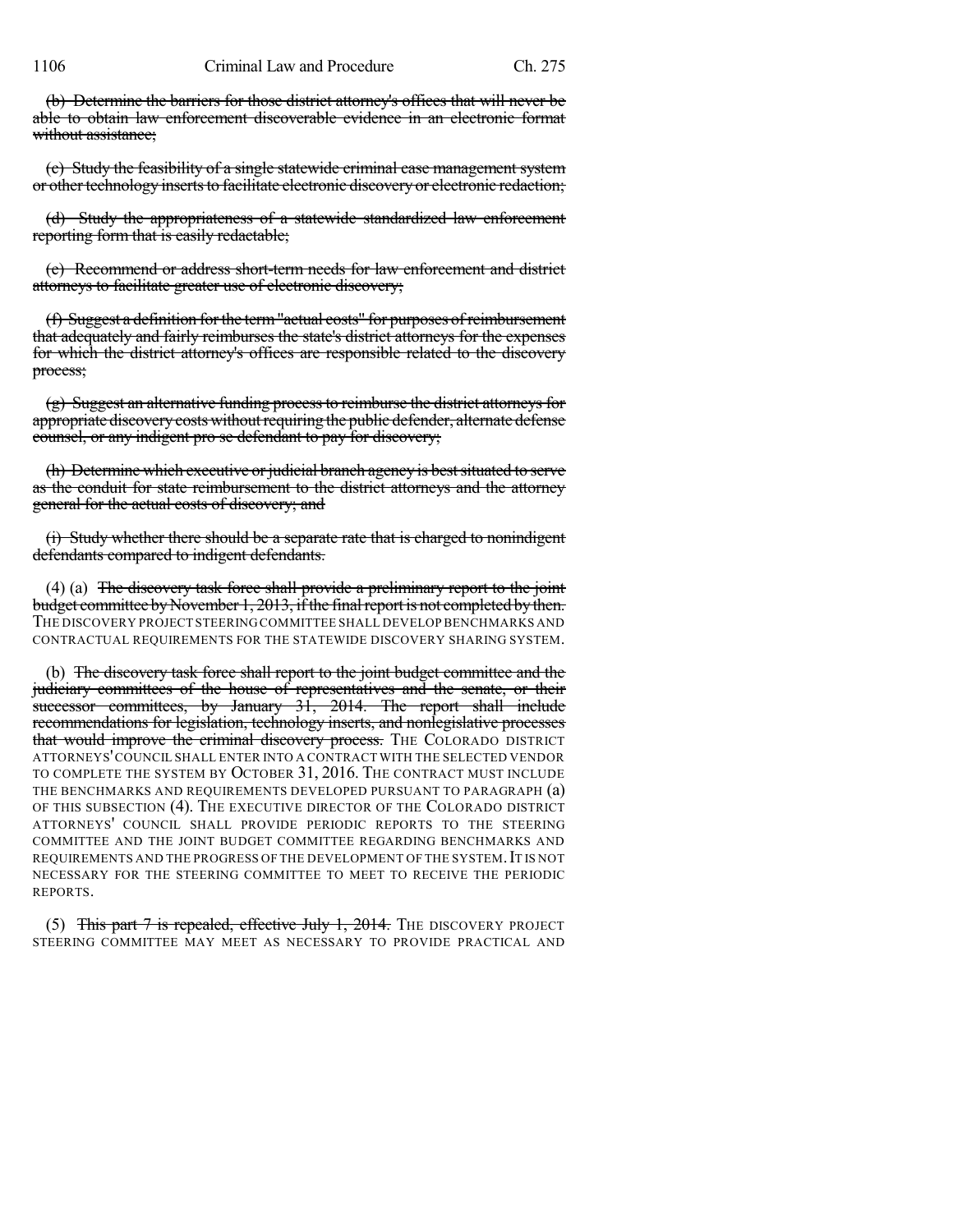TECHNICAL SUPPORT FOR THE MAINTENANCE AND ENHANCEMENT OF THE SYSTEM AND TO ENSURE THAT THE SYSTEM IS MEETING THE NEEDS OF THE CRIMINAL JUSTICE SYSTEM.

(6) ONCE THE STATEWIDE DISCOVERY SHARING SYSTEM IS OPERATIONAL, A DISTRICT ATTORNEY OR THECOLORADO DISTRICT ATTORNEYS'COUNCIL,WHO AFTER MAKING A GOOD-FAITH EFFORT TO REDACT ALL INFORMATION FROM A DISCOVERY DOCUMENT PROVIDED TO A DEFENDANT OR DEFENSE COUNSEL, PROVIDES A DOCUMENT THAT CONTAINS INFORMATION THAT IS LEGALLY REQUIRED TO BE REDACTED IS NOT LIABLE FOR CIVIL DAMAGES AS A RESULT OF ACTS OR OMISSIONS RELATED TO PROVIDING DISCOVERY DOCUMENTS THAT CONTAIN INFORMATION REQUIRED TO BE REDACTED THAT IS NOT REDACTED.

## **SECTION 3.** In Colorado Revised Statutes, **add** 16-9-702 as follows:

**16-9-702. Statewide discovery sharing system.** (1) THE COLORADO DISTRICT ATTORNEYS' COUNCIL SHALL DEVELOP AND MAINTAIN A STATEWIDE DISCOVERY SHARING SYSTEM INTEGRATED WITH ITS ACTION SYSTEM. THE STATEWIDE DISCOVERY SHARING SYSTEM MUST BE OPERATIONAL BY NOVEMBER 1, 2016. THE COLORADO DISTRICT ATTORNEYS' COUNCIL SHALL MAINTAIN AND OPERATE THE SYSTEM WITH THE ASSISTANCE OF THE DISCOVERY PROJECT STEERING COMMITTEE CREATED IN SECTION 16-9-701.

(2) THE GENERAL ASSEMBLY SHALL APPROPRIATE THE NECESSARY MONEYS FROM THE GENERAL FUND AND THE STATEWIDE DISCOVERY SHARING SYSTEM SURCHARGE FUND CREATED IN SECTION 18-26-102 (2), C.R.S., TO FUND THE DEVELOPMENT, CONTINUING ENHANCEMENT, AND MAINTENANCE OF THE STATEWIDE DISCOVERY SHARING SYSTEM AND MAINTENANCE AND CONTINUING ENHANCEMENT OF THE EXISTING ACTION SYSTEM OPERATED BY THE COLORADO DISTRICT ATTORNEYS' COUNCIL.THE JUDICIAL DEPARTMENT SHALL ALLOCATE THE APPROPRIATED MONEYS TO THE COLORADO DISTRICT ATTORNEYS' COUNCIL FOR THE DEVELOPMENT, CONTINUING ENHANCEMENT, AND MAINTENANCE OF THE STATEWIDE DISCOVERY SHARING SYSTEM AND THE EXISTING ACTION SYSTEM.

(3) THECOLORADO DISTRICT ATTORNEYS'COUNCIL SHALL PROVIDE THE JUDICIAL DEPARTMENT FINANCIAL REPORTS REGARDING THE STATEWIDE DISCOVERY SHARING SYSTEM. THE JUDICIAL DEPARTMENT SHALL USE THE REPORTS IN PREPARING ITS ANNUAL BUDGET REQUEST. THE REPORTS MUST INCLUDE THE FOLLOWING:

(a) ACTUAL EXPENDITURES OF THE MONEYS APPROPRIATED FOR THE MAINTENANCE OF THE ACTION SYSTEM AND FOR THE DEVELOPMENT, ENHANCEMENT,IMPLEMENTATION,AND MAINTENANCE OF THE DISCOVERY SHARING SYSTEM SO THAT THE JUDICIAL DEPARTMENT CAN INCLUDE THE EXPENDITURE DATA IN ITS ANNUAL BUDGET REQUEST. THE JUDICIAL DEPARTMENT SHALL REQUIRE THE COLORADO DISTRICT ATTORNEYS' COUNCIL TO PROVIDE THE INFORMATION IN A FORMAT THAT IS CONSISTENT WITH ACTUAL EXPENDITURES REPORTED FOR OTHER LINE ITEM APPROPRIATIONS.

(b) THE AMOUNT OF STATE FUNDING REQUESTED FOR THE NEXT FISCAL YEAR FOR SUCH PURPOSE, INCLUDING A BREAKDOWN AND JUSTIFICATION FOR THE AMOUNT REQUESTED.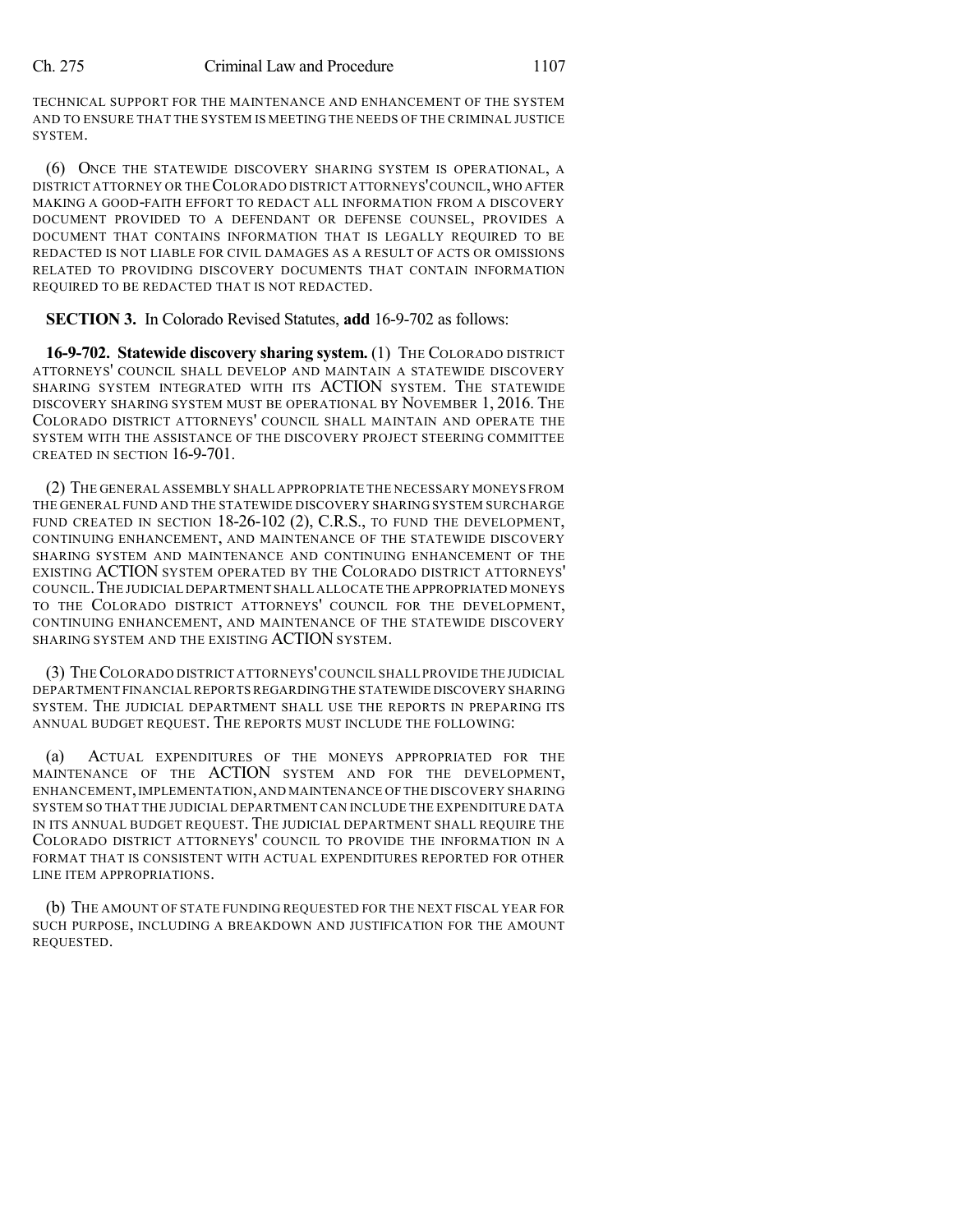**SECTION 4.** In Colorado Revised Statutes, **add** article 26 to title 18 as follows:

## **ARTICLE 26 Statewide Discovery Sharing System Surcharge**

**18-26-101. Statewide discovery sharing systemsurcharge.** (1) EACH PERSON WHO IS REPRESENTED BY PRIVATE COUNSEL OR APPEARS PRO SE AND IS CONVICTED OF A FELONY, MISDEMEANOR, DRUG FELONY, OR DRUG MISDEMEANOR SHALL BE REQUIRED TO PAY A SURCHARGE TO THE CLERK OF THE COURT FOR THE JUDICIAL DISTRICT IN WHICH THE CONVICTION OCCURS.

(2) SURCHARGES PURSUANT TO SUBSECTION (1) OF THIS SECTION ARE IN THE FOLLOWING AMOUNTS:

(a) FOR EACH FELONY OR DRUG FELONY OF WHICH A PERSON IS CONVICTED, TEN DOLLARS; AND

(b) FOR EACH MISDEMEANOR OR DRUG MISDEMEANOR OF WHICH A PERSON IS CONVICTED, FIVE DOLLARS.

(3) THE COURT MAY WAIVE ALL OR ANY PORTION OF THE SURCHARGE REQUIRED BY SECTION  $18-26-101$  If the COURT FINDS THAT A PERSON CONVICTED OF A CRIME IS INDIGENT OR FINANCIALLY UNABLE TO PAY ALL OR ANY PORTION OF THE SURCHARGE.THE COURT MAY WAIVE ONLY THAT PORTION OF THE SURCHARGE THAT THE COURT FINDS THAT THE PERSON CONVICTED OFA CRIME IS FINANCIALLY UNABLE TO PAY.

(4) BY JANUARY 15, 2016, THE JUDICIAL DEPARTMENT SHALL REPORT TO THE JUDICIARY COMMITTEES OF THE HOUSE OF REPRESENTATIVES AND SENATE, OR ANY SUCCESSOR COMMITTEES, AND THE JOINT BUDGET COMMITTEE REGARDING THE COLLECTIONS MADE UNDER THIS ARTICLE.

**18-26-102. Collectionanddistributionoffunds-statewidediscoverysharing systemsurcharge fund- creation.**(1) THE CLERK OF THE COURT SHALL ALLOCATE THE SURCHARGE REQUIRED BY SECTION 18-26-101 AS FOLLOWS:

(a) FIVE PERCENT SHALL BE RETAINED BY THE CLERK OF THE COURT FOR ADMINISTRATIVECOSTS INCURRED PURSUANT TO THIS SUBSECTION (1).THE AMOUNT RETAINED SHALL BE TRANSMITTED TO THE STATE TREASURER FOR DEPOSIT IN THE JUDICIAL STABILIZATION CASH FUND CREATED IN SECTION 13-32-101 (6), C.R.S.

(b) NINETY-FIVE PERCENT SHALL BE TRANSFERRED TO THE STATE TREASURER, WHO SHALL CREDIT THE SAME TO THE STATEWIDE DISCOVERY SHARING SYSTEM SURCHARGE FUND CREATED PURSUANT TO SUBSECTION (2) OF THIS SECTION.

(2) (a) THERE IS CREATED IN THE STATE TREASURY THE STATEWIDE DISCOVERY SHARING SURCHARGE FUND THAT CONSISTS OF MONEYS RECEIVED BY THE STATE TREASURER PURSUANT TO THIS SECTION.THE MONEYS IN THE FUND ARE SUBJECT TO ANNUAL APPROPRIATION BY THE GENERAL ASSEMBLY TO THE JUDICIAL DEPARTMENT FOR DISTRIBUTION TO THE COLORADO DISTRICT ATTORNEYS' COUNCIL FOR DEVELOPMENT,CONTINUINGENHANCEMENT,AND MAINTENANCE OFTHE STATEWIDE